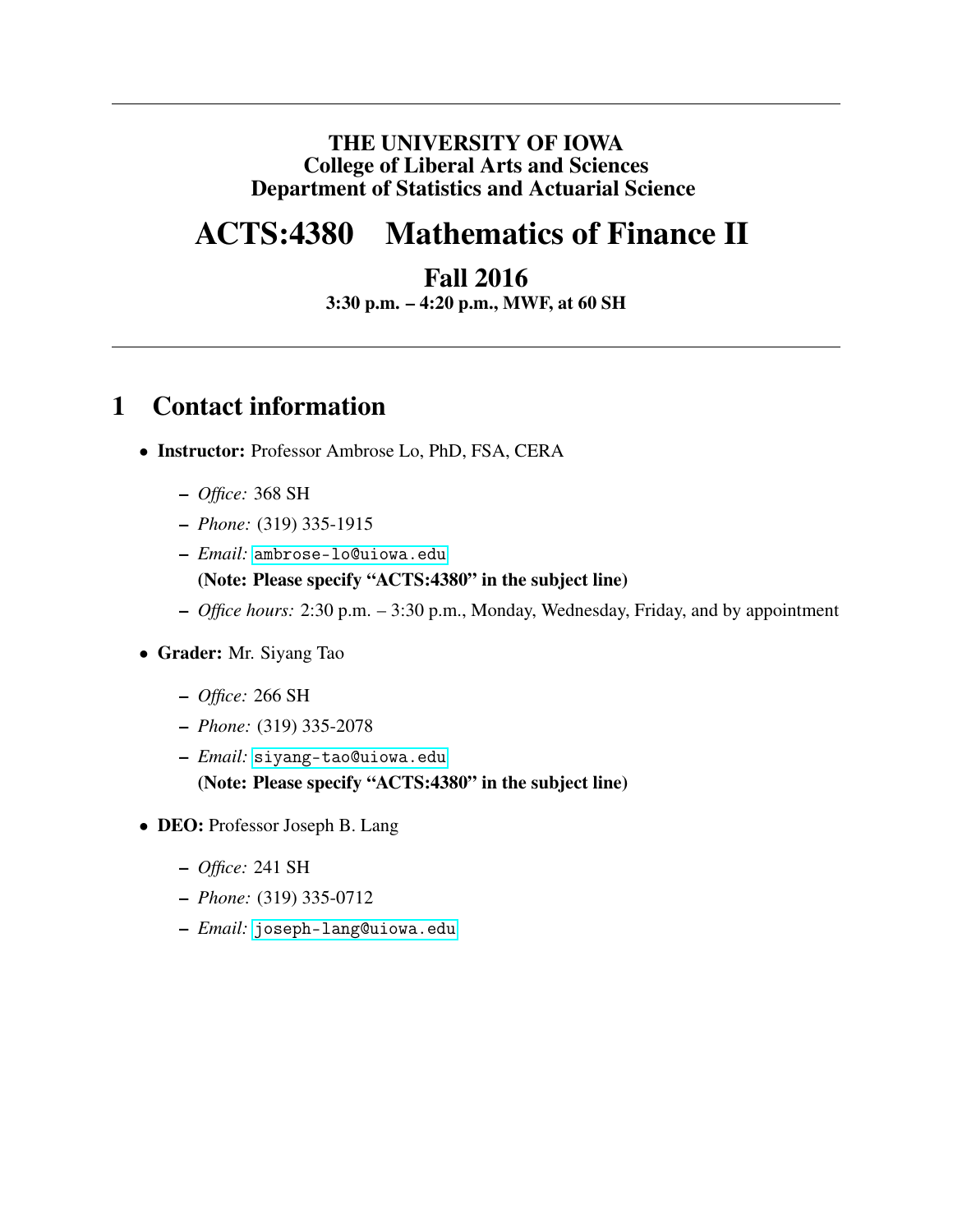### 2 Course description and objectives

Building upon the conceptual foundation on financial derivatives in the prerequisite course ACTS:4130 (Quantitative Methods for Actuaries), this intermediate course on mathematical finance for B.S. and M.S. in Actuarial Science students explores option pricing in a reasonably mathematical level and prepares you adequately for the Society of Actuaries' Exam MFE (Models for Financial Economics). It consists of three interrelated parts of increasing level of technical sophistication:

#### Part I. Discrete-time option pricing models (approx. 3 weeks)

#### Part II. Continuous-time option pricing models (approx. 9 weeks)

#### Part III. Interest rate derivatives (approx. 3 weeks)

The overarching theme of the course is to determine the fair price of an option in the context of different pricing models. After taking this course, you are expected to:

- Price options on a wide variety of underlying assets using different pricing methodologies.
- Understand the assumptions and limitations of each class of option pricing models.
- Take and, most importantly, pass Exam MFE with considerable ease.
- Proceed to more advanced courses on mathematical finance with strong confidence.

### 3 Exam MFE

In Fall 2016, Exam MFE will be offered via computer-based testing (CBT) in November (17–23). The registration deadline is October 5. It is strongly suggested that you take the exam in November as you learn the material and study for the quizzes and exams in this course (strike while the iron is hot!). In the "unlikely" event that you cannot pass the exam in November, you should retake it in March 2017.

Exam MFE is a three-hour exam that consists of 30 multiple-choice questions. Historically, the pass[i](#page-1-0)ng mark is  $72\%$  of the full score<sup>i</sup> and the passing rate is stable at  $47-49\%$ . There are two released past exams (Spring 2007 and Spring 2009) and 76 sample questions with detailed solutions. More information about Exam MFE (e.g. syllabus) can be found at [https://www.soa.](https://www.soa.org/education/exam-req/edu-exam-mfe-detail.aspx) [org/education/exam-req/edu-exam-mfe-detail.aspx](https://www.soa.org/education/exam-req/edu-exam-mfe-detail.aspx).

### 4 Texts

As in ACTS:4130, there are no required textbooks in this course. We shall follow closely the course lecture notes, regarded as a mini-textbook, which will be made available on ICON ([http:](http://icon.uiowa.edu) [//icon.uiowa.edu](http://icon.uiowa.edu)) chapter by chapter. The notes not only address all important topics required in Exam MFE, but also equip you with lots of intuition to understand the subject matter deeply,

<span id="page-1-0"></span><sup>&</sup>lt;sup>i</sup>Out of the 29 graded questions (it is likely that one or two of the 30 questions are pilot questions that are not graded), you need at least 21 correct.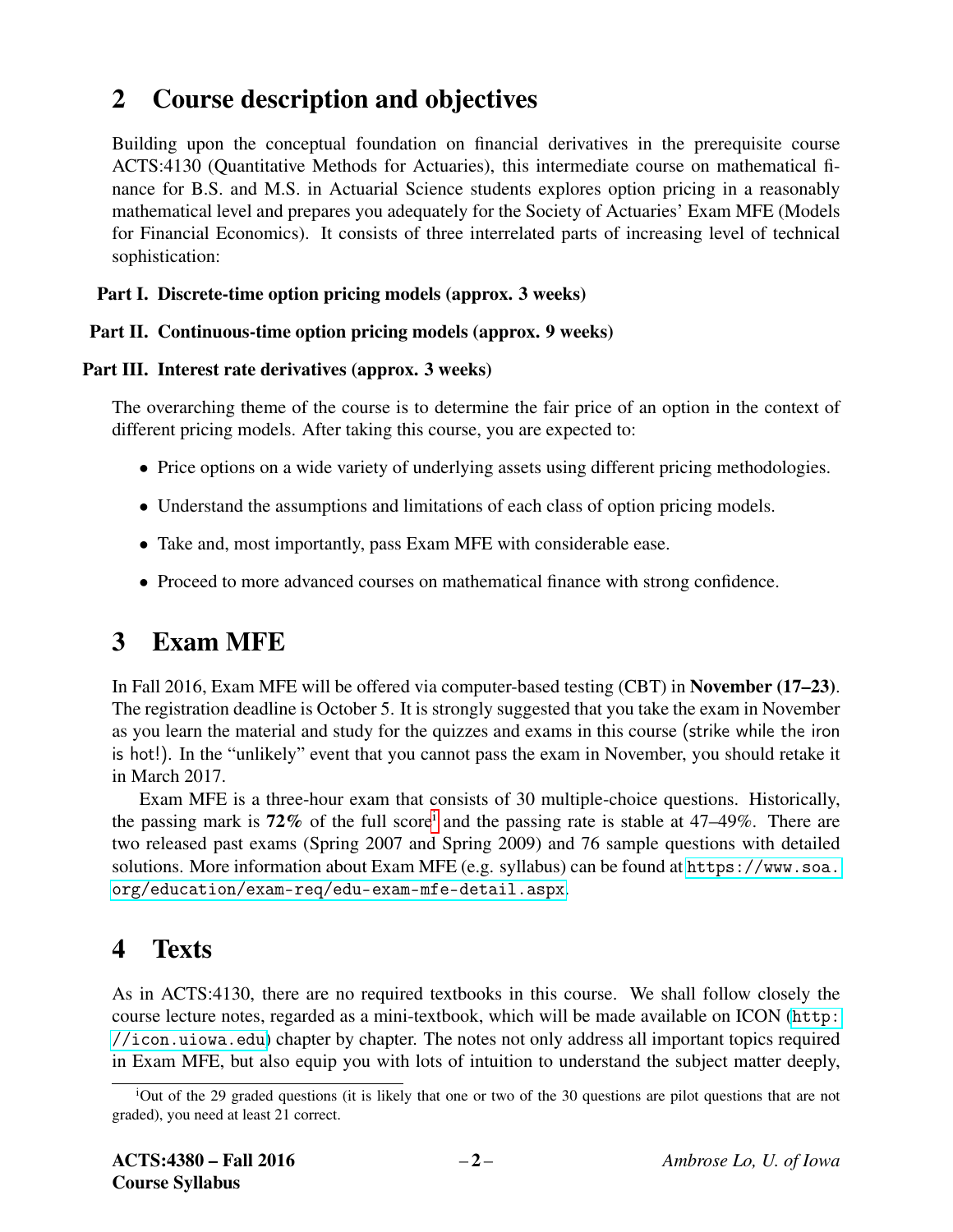and a wide variety of examples and practice problems for exam preparation. *Please print out and bring a copy of the lecture notes for each class meeting.*

The recommended text is

*McDonald, R.L., 2013. Derivatives Markets (Third Edition). Pearson.*

This is the official textbook for Exam MFE. We shall cover, in a different but more cohesive order, the following required sections in the SOA Exam MFE syllabus:

- *Chapter 10: Binomial Option Pricing: Basic Concepts* (excluding "Options on Commodities" on pages 315 and 316)
- *Chapter 11: Binomial Option Pricing: Selected Topics*, Sections 11.1–11.3, Appendices 11.A and 11.B
- *Chapter 12: The Black-Scholes Formula* (Sections 12.1–12.5, Appendix 12.A)
- *Chapter 13: Market-Making and Delta-Hedging* (including Appendix 13.B)
- *Chapter 14: Exotic Options: I*
- *Chapter 18: The Lognormal Distribution*
- *Chapter 19: Monte Carlo Valuation*, Sections 19.1–19.5
- *Chapter 20: Brownian Motion and Itô's Lemma*, Sections 20.1–20.3 (up to but excluding "Modeling Correlated Asset Prices" on pages 612–613), 20.4 (excluding "Multivariate Itô's Lemma" on pages 616–617), 20.5–20.6 (up to but excluding "Valuing a Claim on  $S^a Q^b$  on pages 621–622)
- *Chapter 21: The Black-Scholes-Merton Equation*, Sections 21.1–21.2 (excluding "What If the Underlying Asset Is Not an Investment Asset" on pages 635–637) and 21.3 (excluding "The Backward Equation" on pages 637–638, and excluding the last two paragraphs of the section on page 639)
- *Chapter 23: Exotic Options: II*, Section 23.1 (but with only those definitions in Tables 23.1 and 23.2 that are relevant to Section 23.1)
- *Chapter 24: Volatility*, Sections 24.1–24.2 (up to the second paragraph on page 721, but including footnote 4 on page 721 and the top panel in Figure 24.3 on page 723)
- *Chapter 25: Interest Rate and Bond Derivatives*, Sections 25.1–25.4 (up to the first paragraph on page 773), 25.5 (excluding "LIBOR Market Model" on pages 781–783), Appendix 25.A (this appendix contains only a reference to the following site for download, [http://](http://wps.aw.com/wps/media/objects/14728/15081864/appendices/McDonald-web-25-A.pdf) [wps.aw.com/wps/media/objects/14728/15081864/appendices/McDonald-web-25-A](http://wps.aw.com/wps/media/objects/14728/15081864/appendices/McDonald-web-25-A.pdf). [pdf](http://wps.aw.com/wps/media/objects/14728/15081864/appendices/McDonald-web-25-A.pdf))

*Chapter 9: Parity and Other Option Relationships* will be left as self-study.

Pearson has published *Student Solutions Manual to Derivatives Markets*, which provides solutions to all even-numbered end-of-chapter problems in the text.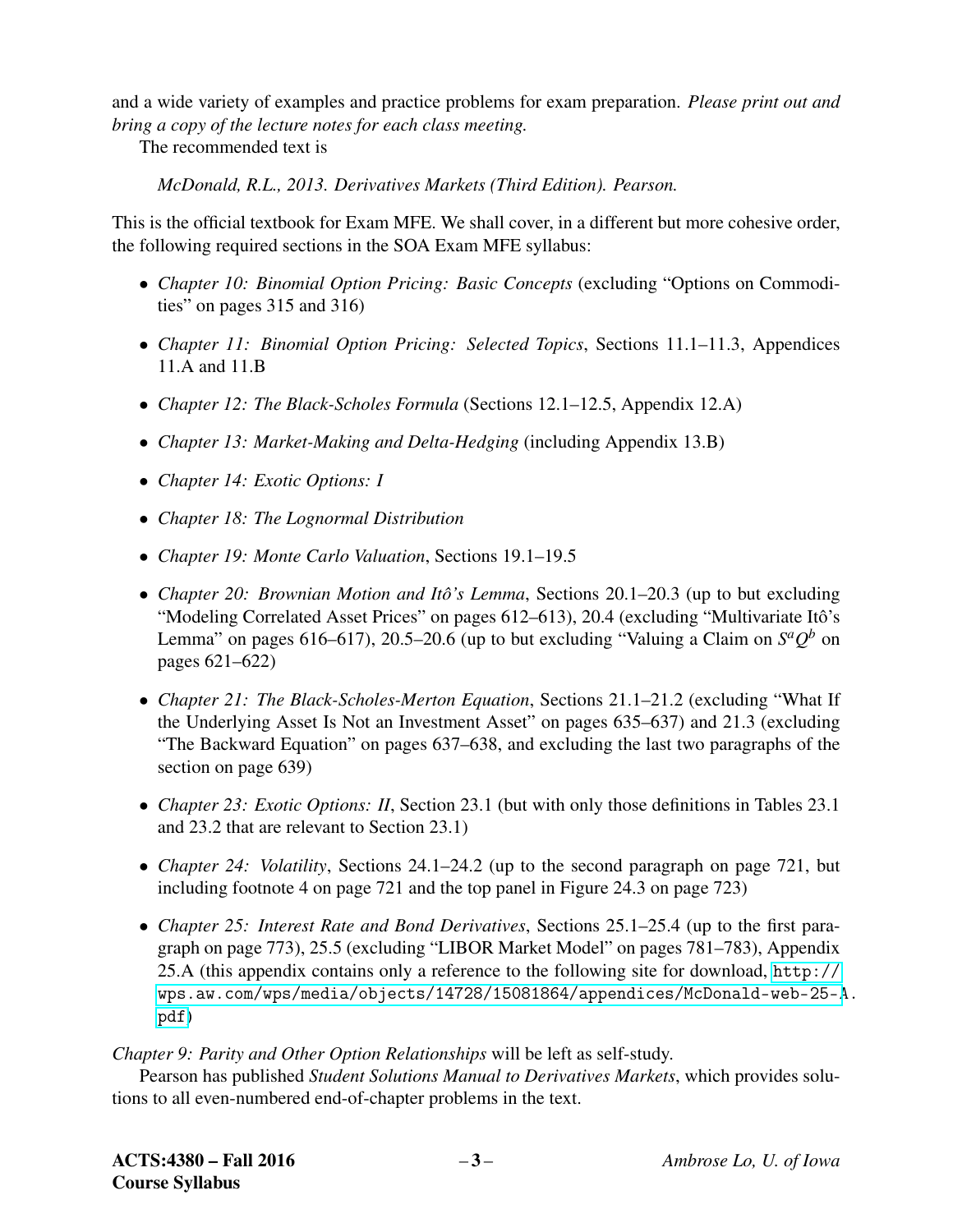# 5 Tentative teaching, assignment and quiz schedule

This approximate schedule will be updated as needed as the semester progresses.

| <b>Teaching Week</b>                           | Lecture          | <b>Date</b>              | <b>Topic</b>                         |  |  |  |  |  |
|------------------------------------------------|------------------|--------------------------|--------------------------------------|--|--|--|--|--|
| Part I: Discrete-time option pricing models    |                  |                          |                                      |  |  |  |  |  |
| $\mathbf{1}$                                   | L <sub>01</sub>  | August 22, 2016 (Mon)    | Chapter $1^*$                        |  |  |  |  |  |
|                                                | $\overline{L02}$ | August 24, 2016 (Wed)    | Chapter 1                            |  |  |  |  |  |
|                                                | L <sub>03</sub>  | August 26, 2016 (Fri)    | Chapter 1                            |  |  |  |  |  |
| $\overline{2}$                                 | L04              | August 29, 2016 (Mon)    | Chapter 1                            |  |  |  |  |  |
|                                                | L <sub>05</sub>  | August 31, 2016 (Wed)    | Chapter 1, Assignment 1              |  |  |  |  |  |
|                                                | L <sub>06</sub>  | September 2, 2016 (Fri)  | Chapter 1, Quiz 1                    |  |  |  |  |  |
| 3                                              |                  | September 5, 2016 (Mon)  | (University Holiday)                 |  |  |  |  |  |
|                                                | L07              | September 7, 2016 (Wed)  | Chapter 1, Assignment 2              |  |  |  |  |  |
|                                                | L <sub>08</sub>  | September 9, 2016 (Fri)  | Chapter 1                            |  |  |  |  |  |
| Part II: Continuous-time option pricing models |                  |                          |                                      |  |  |  |  |  |
| $\overline{4}$                                 | L <sub>09</sub>  | September 12, 2016 (Mon) | Chapter 2                            |  |  |  |  |  |
|                                                | L10              | September 14, 2016 (Wed) | Chapter 2, Assignment 3              |  |  |  |  |  |
|                                                | L11              | September 16, 2016 (Fri) | Chapter 2, Quiz 2                    |  |  |  |  |  |
| $\overline{5}$                                 | L12              | September 19, 2016 (Mon) | Chapter 3                            |  |  |  |  |  |
|                                                | L13              | September 21, 2016 (Wed) | Chapter 3, Assignment 4              |  |  |  |  |  |
|                                                | L14              | September 23, 2016 (Fri) | Chapter 3                            |  |  |  |  |  |
| 6                                              | L15              | September 26, 2016 (Mon) | Chapter 3                            |  |  |  |  |  |
|                                                |                  | September 28, 2016 (Wed) | (No class due to Actuarial Job Fair) |  |  |  |  |  |
|                                                | L16              | September 30, 2016 (Fri) | Chapter 3, Quiz 3                    |  |  |  |  |  |
| $\tau$                                         | L17              | October 3, 2016 (Mon)    | Chapter 4                            |  |  |  |  |  |
|                                                | L18              | October 5, 2016 (Wed)    | Chapter 4, Assignment 5              |  |  |  |  |  |
|                                                | L19              | October 7, 2016 (Fri)    | Chapter 4                            |  |  |  |  |  |
| 8                                              | L20              | October 10, 2016 (Mon)   | Chapter 5                            |  |  |  |  |  |
|                                                | L21              | October 12, 2016 (Wed)   | Chapter 5, Assignment 6              |  |  |  |  |  |
|                                                | L22              | October 14, 2016 (Fri)   | Chapter 5, Quiz 4                    |  |  |  |  |  |
| 9                                              | L23              | October 17, 2016 (Mon)   | Chapter 5                            |  |  |  |  |  |
|                                                | L24              | October 19, 2016 (Wed)   | Chapter 5, Assignment 7              |  |  |  |  |  |
|                                                | L25              | October 21, 2016 (Fri)   | $\overline{\text{Chapter 6}}$        |  |  |  |  |  |
| 10                                             | L26              | October 24, 2016 (Mon)   | Chapter 6                            |  |  |  |  |  |
|                                                | L27              | October 26, 2016 (Wed)   | Chapter 6, Assignment 8              |  |  |  |  |  |
|                                                | L28              | October 28, 2016 (Fri)   | Chapter 7, Quiz 5                    |  |  |  |  |  |
| 11                                             | L29              | October 31, 2016 (Mon)   | Chapter 7                            |  |  |  |  |  |
|                                                | L30              | November 2, 2016 (Wed)   | Chapter 7, Assignment 9              |  |  |  |  |  |
|                                                | L31              | November 4, 2016 (Fri)   | Chapter 7                            |  |  |  |  |  |
| 12                                             | L32              | November 7, 2016 (Mon)   | Chapter 7                            |  |  |  |  |  |
|                                                |                  | November 9, 2016 (Wed)   | (No class due to Midterm Exam)       |  |  |  |  |  |
|                                                | L33              | November 11, 2016 (Fri)  | Chapter 7                            |  |  |  |  |  |
| Part III: Interest rate derivatives            |                  |                          |                                      |  |  |  |  |  |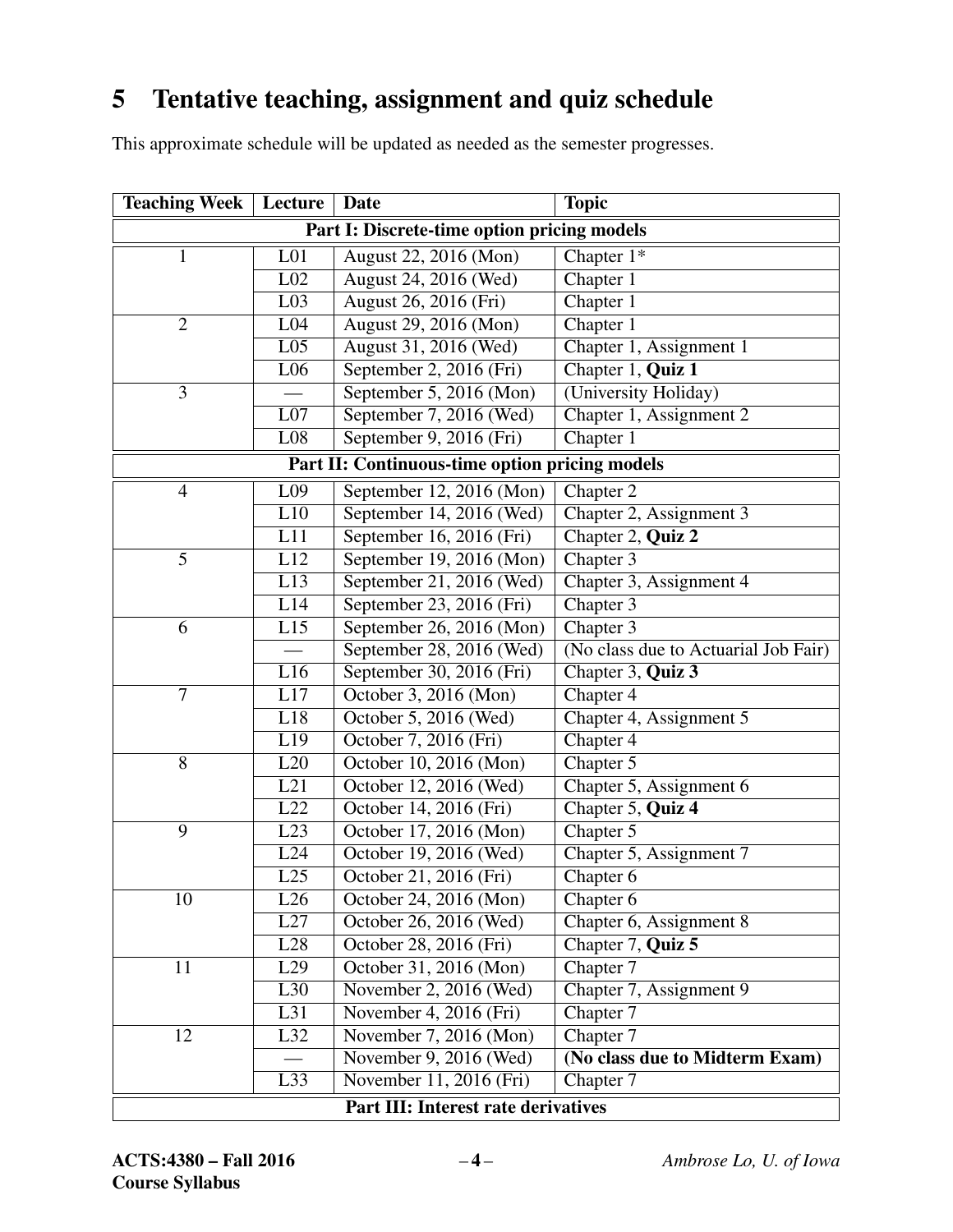| 13 | L34 | November 14, 2016 (Mon) | Chapter 8                       |  |  |  |
|----|-----|-------------------------|---------------------------------|--|--|--|
|    | L35 | November 16, 2016 (Wed) | Chapter 8, Assignment 10        |  |  |  |
|    | L36 | November 18, 2016 (Fri) | Chapter 8, Quiz 6               |  |  |  |
|    |     | November 21, 2016 (Mon) |                                 |  |  |  |
|    |     | November 23, 2016 (Wed) | (Thanksgiving Week - No class!) |  |  |  |
|    |     | November 25, 2016 (Fri) |                                 |  |  |  |
| 14 | L37 | November 28, 2016 (Mon) | Chapter 9                       |  |  |  |
|    | L38 | November 30, 2016 (Wed) | Chapter 10, Assignment 11       |  |  |  |
|    | L39 | December 2, 2016 (Fri)  | Chapter 10                      |  |  |  |
| 15 | L40 | December 5, 2016 (Mon)  | Chapter 10                      |  |  |  |
|    | L41 | December 7, 2016 (Wed)  | Chapter 10                      |  |  |  |
|    | L42 | December 9, 2016 (Fri)  | Chapter 10 / Review             |  |  |  |

\* Refer to the numbering in the lecture notes

### 6 Grading system

Assessment in this course comprises the following items:

#### 1. Attendance:  $\pm \varepsilon \%$

You may choose to attend or not to attend classes, but everyone needs to be aware that absence from classes without a valid reason can negatively affect your final grade. It is also impossible to get a copy of any course material you miss and inquire about any announcements made in class.

#### 2. Assignments: 15%

There will be regular weekly assignments consisting of a few end-of-chapter problems in the lecture notes, usually assigned on Wednesday and due the next Wednesday. Late homework will be severely penalized (see the instructions on the assignment sheet). Illustrative solutions will be provided on ICON.

*A note on collaboration:* Discussion with other students on homework problems is encouraged. However, what you hand in must ultimately be your own work.

#### 3. Short quizzes: 15%

There will be a 15-minute quiz about every 2 weeks, for a total of 6 quizzes throughout the semester. These quizzes are intended to motivate you to study regularly (not just cram before the Midterm and Final Exams!) and will consist of reasonably straightforward questions. The quiz with the lowest score will be dropped when it comes to computing the final grade. No make-up quizzes will be given.

#### 4. Midterm Exam: 30%

There will be a two-hour written Midterm Exam to be held in the evening (6:30 p.m. – 8:30 p.m.) of November 9, 2016 (Wednesday) testing the material in Chapters 1 to 7 of this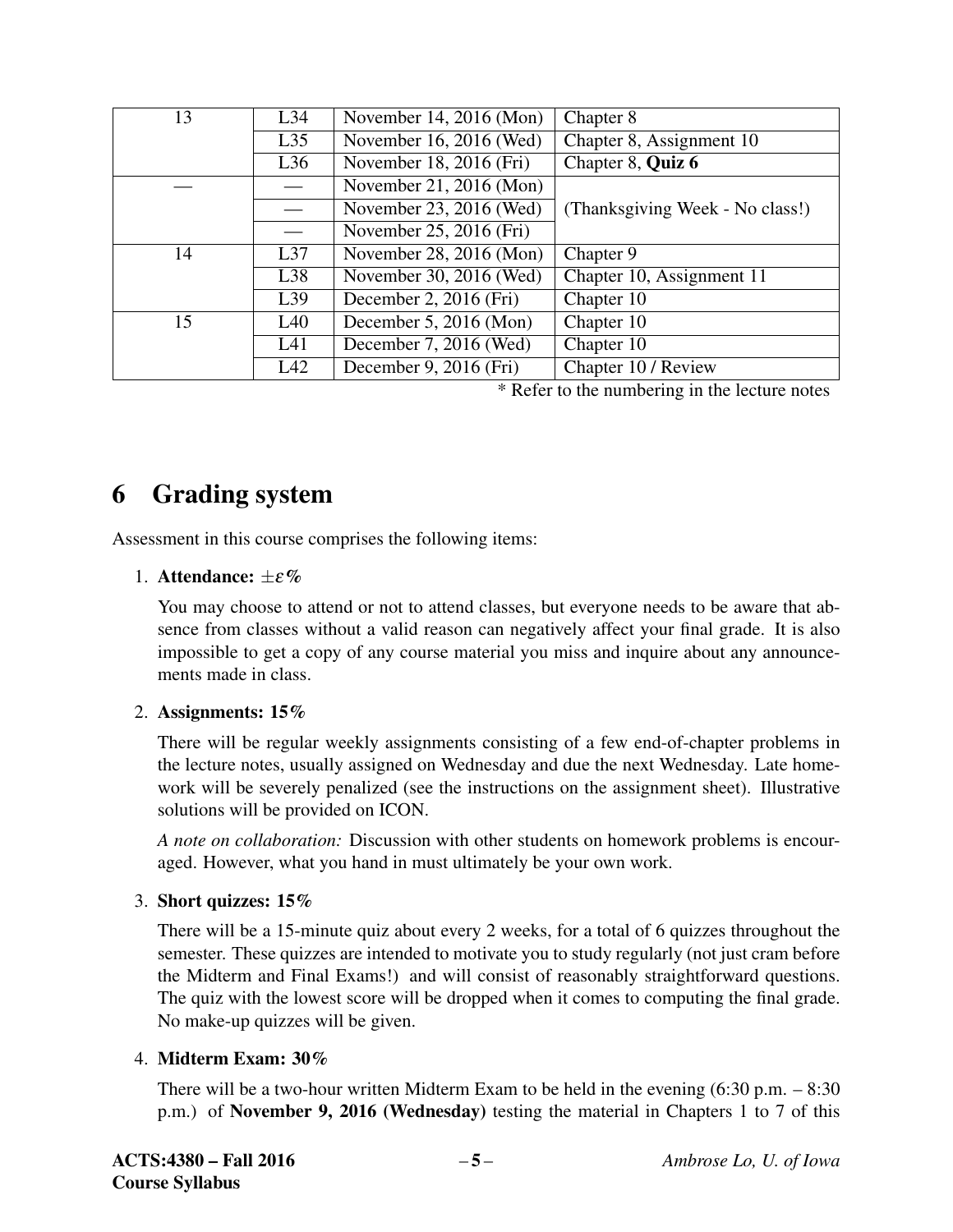course. As an immediate precursor of Exam MFE in November 2016, this midterm serves as a mock exam. It will consist mainly of a series of short computational questions similar in style to SOA Exam MFE problems and/or problems in the lecture notes. You will therefore find that problems from released Exam MFE past/sample exams and the lecture notes are useful in preparing for the Midterm Exam.

#### 5. Final Examination: 40%

A two-hour comprehensive written examination will take place in the week of December 12–16, 2016. Like the Midterm Exam, it comprises mainly short computational questions similar in style to SOA Exam MFE problems and/or problems in the lecture notes. The exact date and time will be announced by the Registrar in mid-September. Please do not plan your end-of-semester travel plans until the final exam schedule is made public. It is your responsibility to know the date, time, and place of the final exam.

All quizzes and exams in this course are closed-book and no formula sheet is allowed (and on all SOA exams as well!). Only SOA/CAS-approved calculators listed on Point 9 of [https://www.](https://www.soa.org/Files/Edu/edu-rules-reg-instructions.pdf) [soa.org/Files/Edu/edu-rules-reg-instructions.pdf](https://www.soa.org/Files/Edu/edu-rules-reg-instructions.pdf) are allowed.

Note on absence from exams. If, for medical reasons, you are unable to take any exam in this course, you should inform the course instructor *within 48 hours* of the exam, and submit original documentation as soon as possible. Otherwise, a zero score will be awarded. Absence for other reasons will not be allowed, unless approval from the instructor is sought well in advance.

Grading scheme. Plus or minus grading system will be used in this course, and undergraduate and graduate students will be treated as two separate groups when it comes to assigning final grades. An *approximate* guide is as follows:

| <b>Undergraduate students</b> |            |   |            |      | <b>Graduate students</b> |       |          |   |          |              |
|-------------------------------|------------|---|------------|------|--------------------------|-------|----------|---|----------|--------------|
| A-                            | [83.5, 89] | А | [89, 94.5] | $A+$ | [94.5, 100]              | $A-$  | [85, 90) | A | [90, 95) | A            |
| <b>B-</b>                     | [67, 72.5) | B | [72.5, 78] | $B+$ | [78, 83.5]               | $B -$ | [70, 75) | B | [75, 80) | $\mathbf{B}$ |
| $C-$                          | [50.5, 56] |   | [56, 61.5] | $C+$ | [61.5, 67]               | $C-$  | [55, 60) |   | [60, 65) | $\mathbf{C}$ |
| $D$ -                         | [34, 39.5] |   | [39.5, 45] | D+   | [45, 50.5]               | $D-$  | [40, 45] |   | [45, 50) | D.           |
| E                             | [0, 34)    |   |            |      |                          | E     | [0, 40]  |   |          |              |

These are not completely absolute scales and the instructor reserves the "option" to adjust the cutoffs. Note that with this grading scheme you are not "graded on a curve", and so you are not competing with fellow students. Therefore, you are not penalized in any way for working together to better understand concepts and to perform better in this course.

A  $[90,95)$   $A+$   $[95,100]$ B  $[75,80)$  B+  $[80,85)$ C  $[60,65)$  C+  $[65,70)$ D  $[45,50)$  D+  $[50,55)$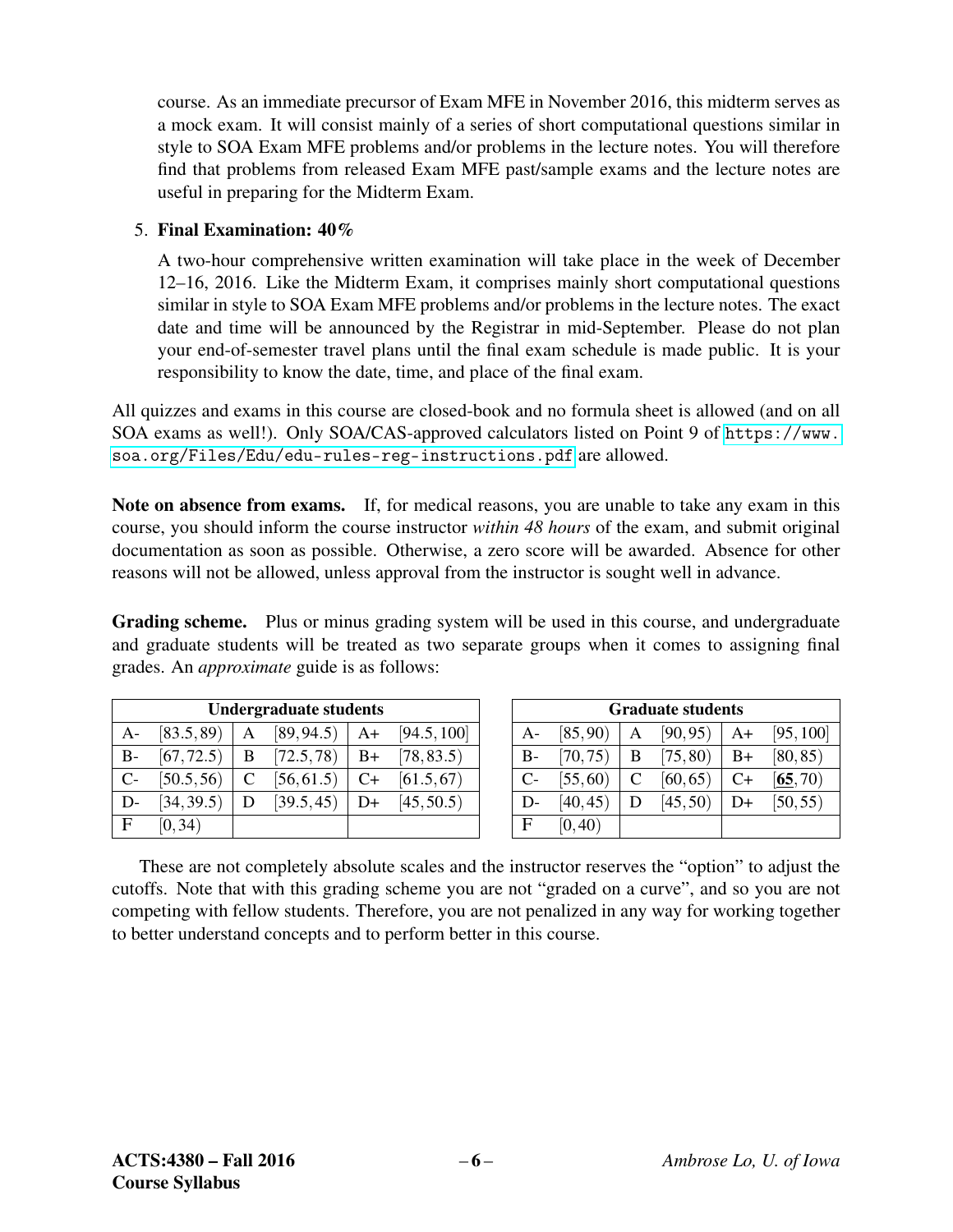#### IMPORTANT NOTE

- 1. A grade of C+ or higher in this course is a prerequisite for ACTS:6160 (Topics in Actuarial Science), which will be offered in Fall 2017 for postgraduate students.
- 2. This is *not* an easy course for most students, *even for those who have passed Exam MFE*. Each week you should spend about 3 hours outside of class meetings reviewing the course notes and working on the end-of-chapter problems. It is fine to work harder, but working less is risky. Let me know if you encounter any problems with your learning.

About the instructor. Professor Ambrose Lo earned his B.S. in Actuarial Science (first class honors) and Ph.D. in Actuarial Science from The University of Hong Kong in 2010 and 2014 respectively. He joined the Department of Statistics and Actuarial Science at The University of Iowa in August 2014 as an Assistant Professor in Actuarial Science. He is a Fellow of the Society of Actuaries (FSA) and a Chartered Enterprise Risk Analyst (CERA). His research interests lie in dependence structures, quantitative risk management as well as optimal (re)insurance. His research papers have been published in top-tier actuarial journals, such as *Insurance: Mathematics and Economics* and the *Scandinavian Actuarial Journal*.

. . . . . . . . . . . . . . . . . . . . . . . . . . . . . . . . . . . . . . . . . . . . . . . . . . . . . . . . . . . . . . . . . . . . . . . . . . . . . . . . . . . . . . . .

Besides dedicating himself to actuarial research, Ambrose attaches equal importance to teaching, through which he nurtures the next generation of actuaries and serves the actuarial profession. He has taught courses on financial derivatives, mathematical finance, life contingencies, credibility theory and advanced probability theory. His emphasis in teaching is always placed on concrete problem-solving skills complemented by a thorough understanding of the subject matter. He is also the sole author of ACTEX CAS Exam S Study Manual (Fall 2016 Edition).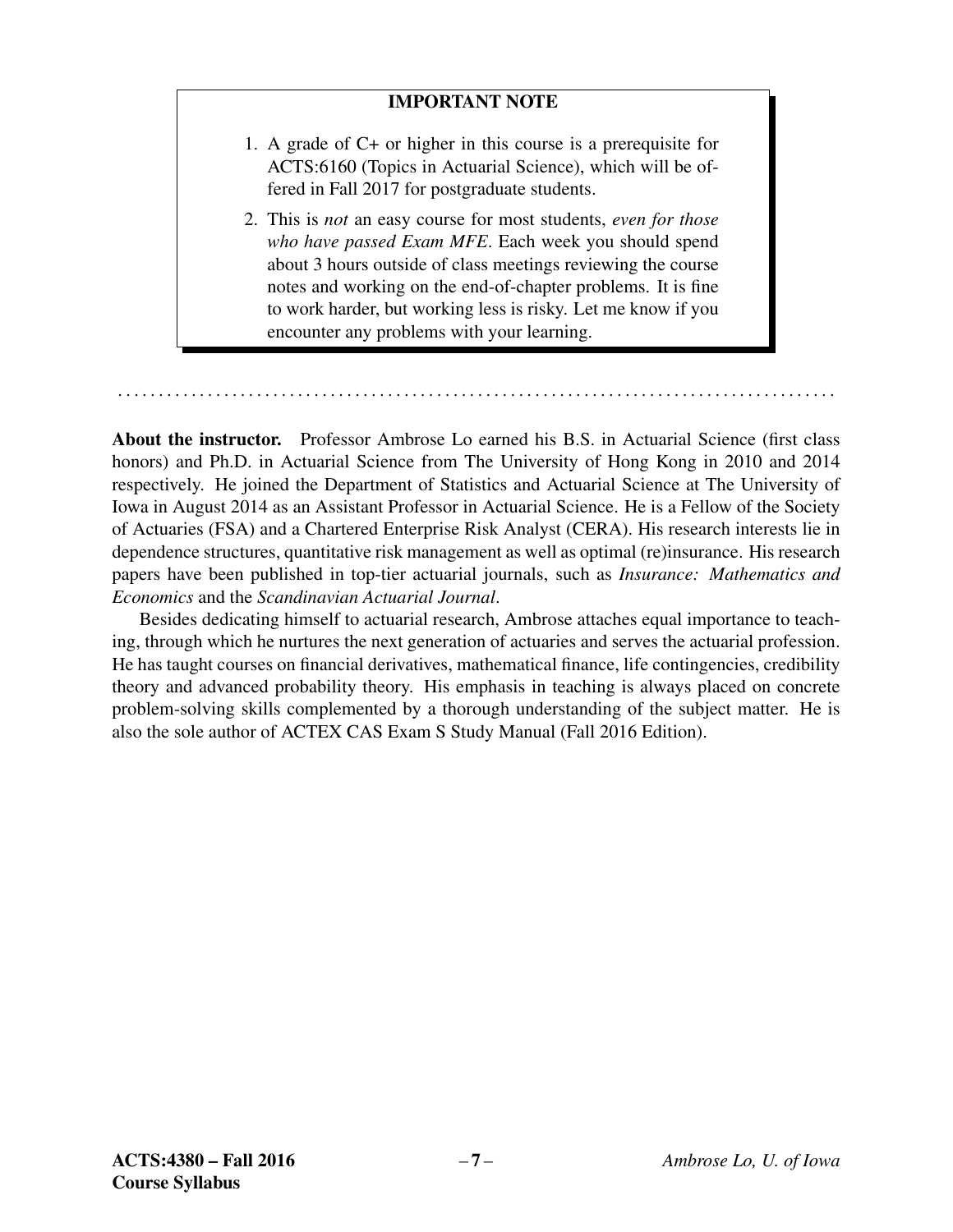# College of Liberal Arts & Sciences: Policies and Procedures

# Administrative Home

The College of Liberal Arts and Sciences is the administrative home of this course and governs matters such as the add/drop deadlines, the second-grade-only option, and other related issues. Different colleges may have different policies. Questions may be addressed to 120 Schaeffer Hall, or see the CLAS Academic Policies Handbook at <http://clas.uiowa.edu/students/handbook>.

### Electronic Communication

University policy specifies that students are responsible for all official correspondences sent to their University of Iowa e-mail address (@uiowa.edu). Faculty and students should use this account for correspondence (Operations Manual, [III.15.2.](http://www.uiowa.edu/~our/opmanual/iii/15.htm#152) Scroll down to k.11).

### Accommodations for Disabilities

The University of Iowa is committed to providing an educational experience that is accessible to all students. A student may request academic accommodations for a disability (which include but are not limited to mental health, attention, learning, vision, and physical or health-related conditions). A student seeking academic accommodations should first register with Student Disability Services and then meet with the course instructor privately in the instructor's office to make particular arrangements. Reasonable accommodations are established through an interactive process between the student, instructor, and SDS. See <http://sds.studentlife.uiowa.edu/> for information.

### Academic Honesty

All CLAS students or students taking classes offered by CLAS have, in essence, agreed to the College's [Code of Academic Honesty:](http://clas.uiowa.edu/students/handbook/academic-fraud-honor-code) "I pledge to do my own academic work and to excel to the best of my abilities, upholding the [IOWA Challenge.](http://thechallenge.uiowa.edu/) I promise not to lie about my academic work, to cheat, or to steal the words or ideas of others; nor will I help fellow students to violate the Code of Academic Honesty." Any student committing academic misconduct is reported to the College and placed on disciplinary probation or may be suspended or expelled [\(CLAS Academic Policies](http://clas.uiowa.edu/students/handbook) [Handbook\)](http://clas.uiowa.edu/students/handbook).

# CLAS Final Examination Policies

The final examination schedule for each class is announced by the Registrar generally by the fifth week of classes. Final exams are offered only during the official final examination period. No exams of any kind are allowed during the last week of classes. All students should plan on being at the UI through the final examination period. Once the Registrar has announced the date,